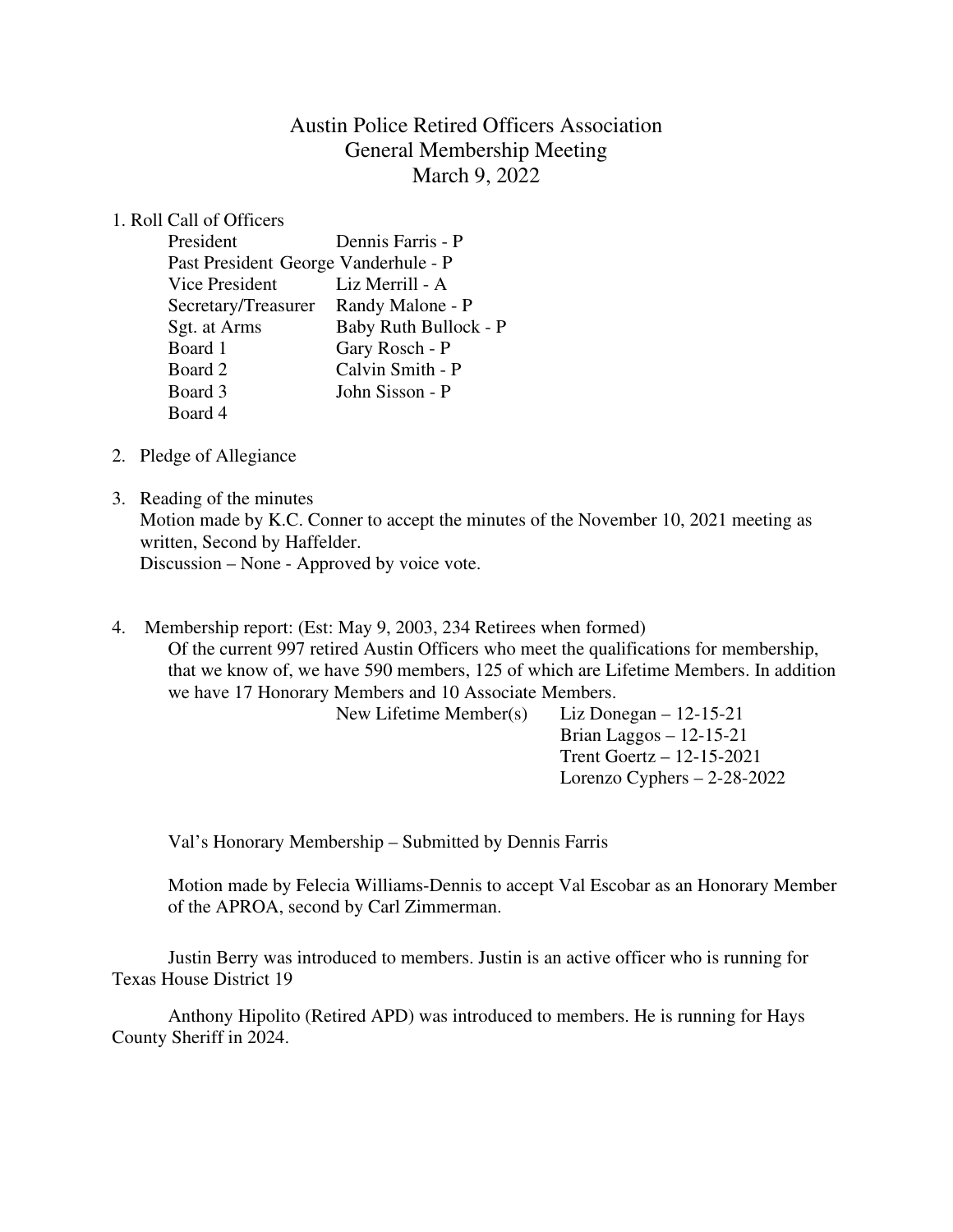#### 5. Reports of Committees-

**Benevolent Committee – (**Ruth Bullock/Felecia Williams-Dennis) Joe Colbert in Hospice Care Tim Atkinson passed away John Kostohryz passed away Jimmy Brown diagnosed with stage-2 Bladder Cancer Carol Christ, Paul Christ's wife passed away after a fight with cancer Senior Police Officer Eric Lindsey passed away 12-5-2021 Kevin and Kip Ramsey's mother, Dannie Fay Ramsey, passed away 1-15-2022 Pedro "Leo" Seguin passed away 1-31-2022 Elbert Franks is out of surgery, doing okay after a quadruple bypass. Marve Murray's mother, Loretta Murray, passed away on 2-3-2022 Norris McKenzie's mother passed away Mike Dunn's mother, Dolores June Dunn, passed away 2-27-2022 Harlan Scales had surgery 3-1-2022 and it went well, appears to be cancer free Former APD Chaplain Lance Herst is in ICU due to Covid and heart attack Cathy Ellison's father, Royice Ellison, passed away 3-6-2022 James Bixler - In Hospice care Baby Ruth schduled for back surgery 3-11-2022

#### **Entertainment Committee –** Randy Malone -

We are booked for 4-9-2022 at the Creedmoor Community Center, 12511 FM 1625, Creedmoor, Texas 78610, for our next Social. We are inviting the Retired APD Civilians to join us and as always, the event is free to Members, APD Retired Civilians and one guest each. Additional guest will cost \$10.00. We do not have a complete listing of all Retired APD Civilians so if you have contact with some, make sure they know about the event and if they are not getting our e-mails, ask them to contact Randy Malone (512-658-0692 / randy@randymalone.com).

**RSVP Deadline for the Social – 4-2-2022**

## **Retirement Committee** – (Carl Zimmerman) –

Zimmerman reported that in January we had 16 retirements, and 6 officers resigned.

**Legislative –** (Dennis Farris) - No Report

#### **APA Liaison Committee –** Robert Gross –

The APA discussed the cost of legal coverage CLEAT will be facing due to indictments being issued.

#### **City of Austin Benefits Committee -** (Liz Merrill & Gary Rosch)

Rosch indicated the City was looking at cost saving proposals.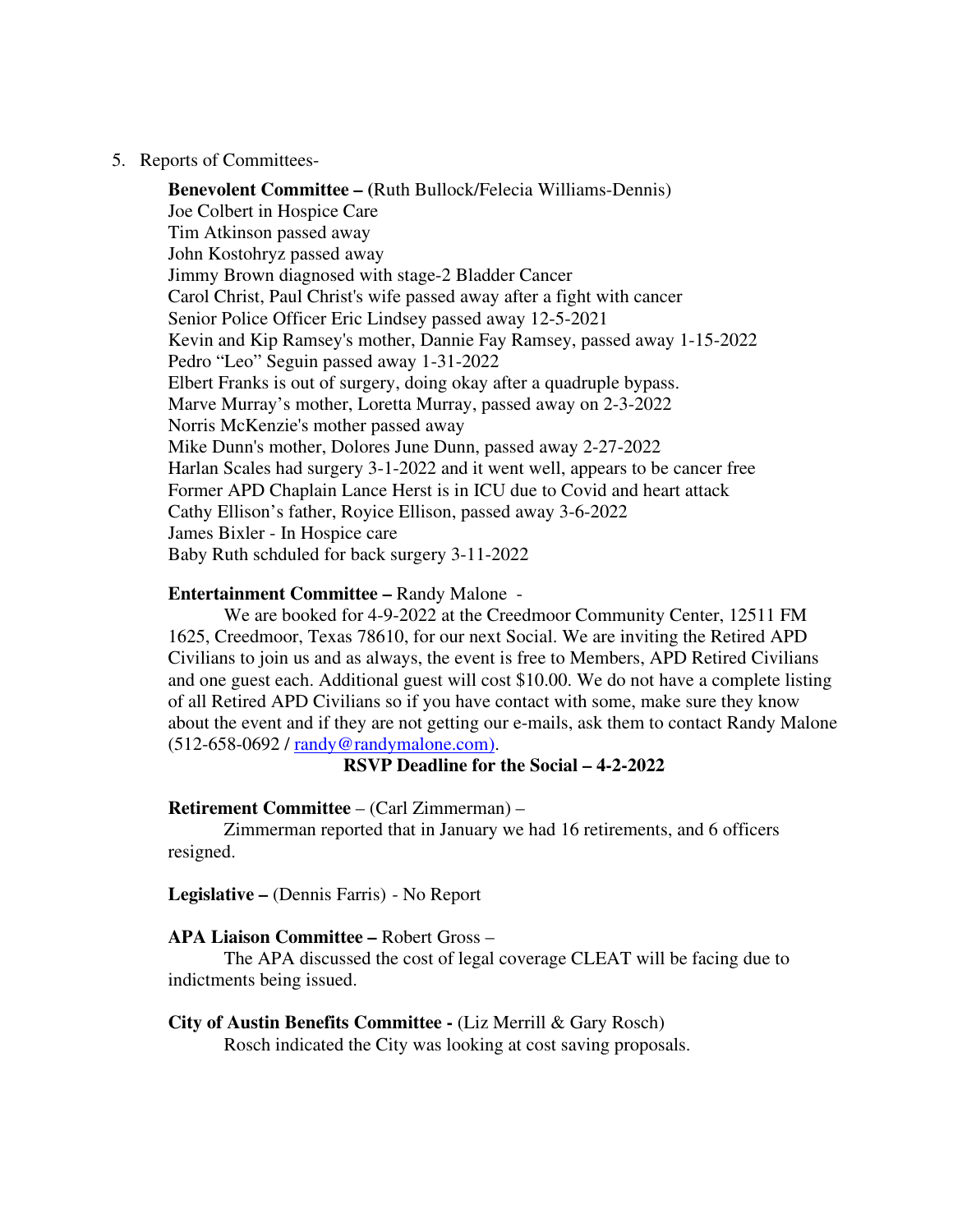## **Membership Committee – (\_\_\_\_\_\_\_\_\_\_\_\_\_\_\_\_\_\_)**

Dennis Farris reported that Board members were in the process of updating information on all retirees.

## **Social Media Committee – (Dennis Farris)**

Dennis Farris reported that we were staying on top of officers support.

**Treasurer Report** - Randy Malone – Reports attached

### **Austin Police Memorial Fund** – Jim O'Leary

 Jim O'Leary sent word that the Austin Police Memorial Fund would not be turned over to the APROA. They are working to get it's status changed to a 501 (C) 3.

Motion made by Gary Rosch to accept the Committee Reports, Second by Baby Ruth.. Discussion – None – Approved by Voice vote.

- 6. Communications and Bills none
- 7. Unfinished Business –

Place 4 Board Member – The Board vacancy along with the Election Rules were posted 1-14-2022. Only one Member submitted a "Statement of Interest",

Motion made by Sisson that Joe Munoz be elected to fill the vacant Board 4 position on the APROA Board, Second by Haffelder. Discussion – None – Approved by Voice vote.

8. New Business –

Chief Chacon addressed the membership in regards to the many resignations and retirements happening each month. He also indicated he is short staffed in 911 and Crime Scene Techs and could not compete with the hourly rate being offered by private industry.

Chief Chacon did report that they were so short handed officers can work seven days a week, many times getting paid double time, including events like SXSW.

Issues discussed with the Chief:

 Possible day each month to get a new Id card Possible access to building for retirees

Speaker - EFG - Elite Financing Group (TeamAldrete.com) - Jorge Aldrete / Richard **Cortez** 

Membership was addressed regarding EFG offering borrowers a full spectrum of integrated loan processing, underwriting and direct lending services.